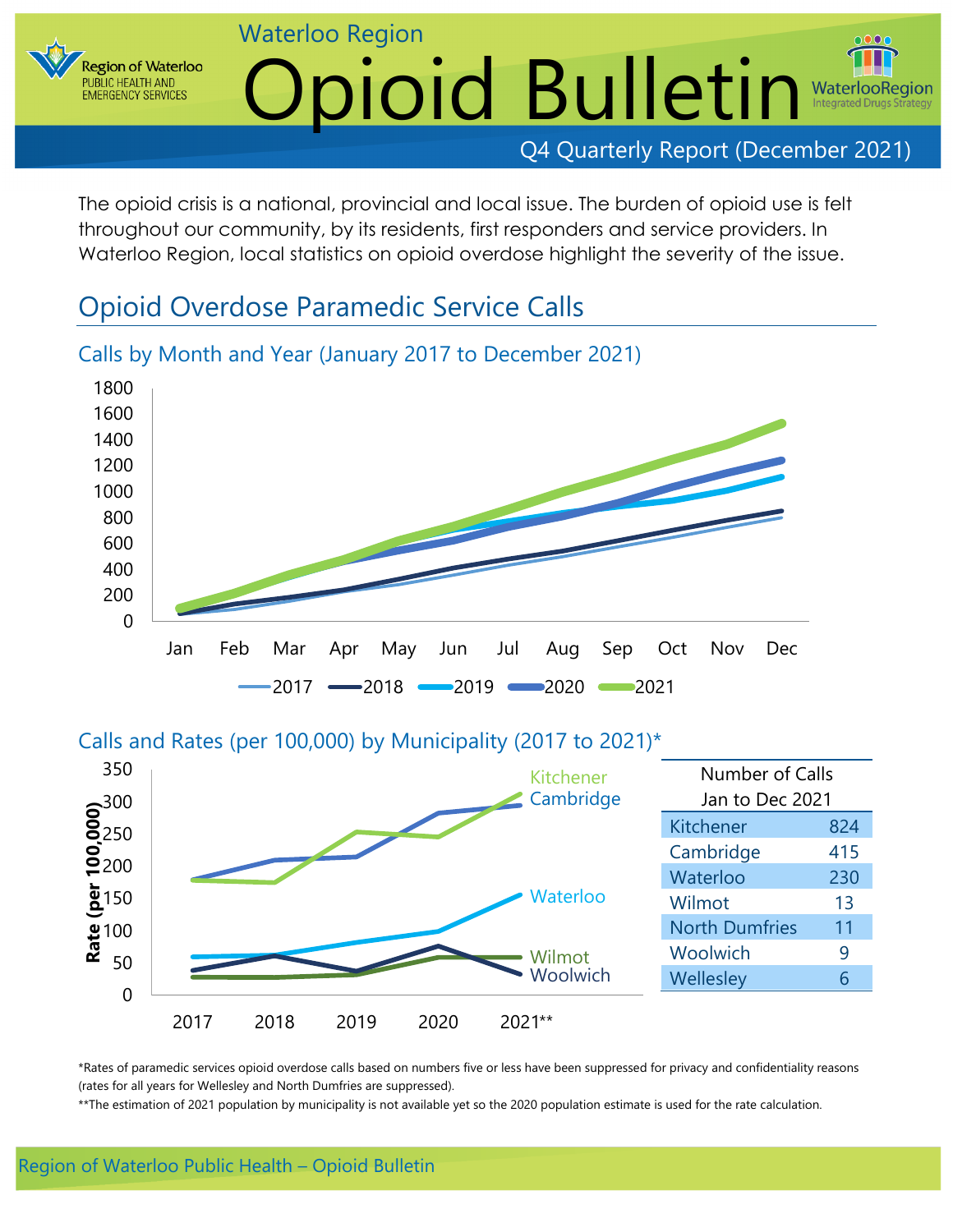

### Proportion of Calls by Age Group (January to December 2021)

#### Proportion of Calls by Sex (January to December 2021)



#### Proportion of Calls by Location Type (January to December 2021)\*



\*Indoors (private residence) includes apartments, houses, condos, townhouses; indoors (public) includes airports, restaurants, commercial/retail buildings, recreational buildings and other public buildings; indoors (other) includes hotels, hospitals, correctional facilities, schools/colleges/universities, nursing homes and retirement homes. Note that a large percentage of location types are missing or not specified and the information should be interpreted with caution. Shelters are not identified as a specific location in Paramedic Services data and are therefore captured in the missing/other category.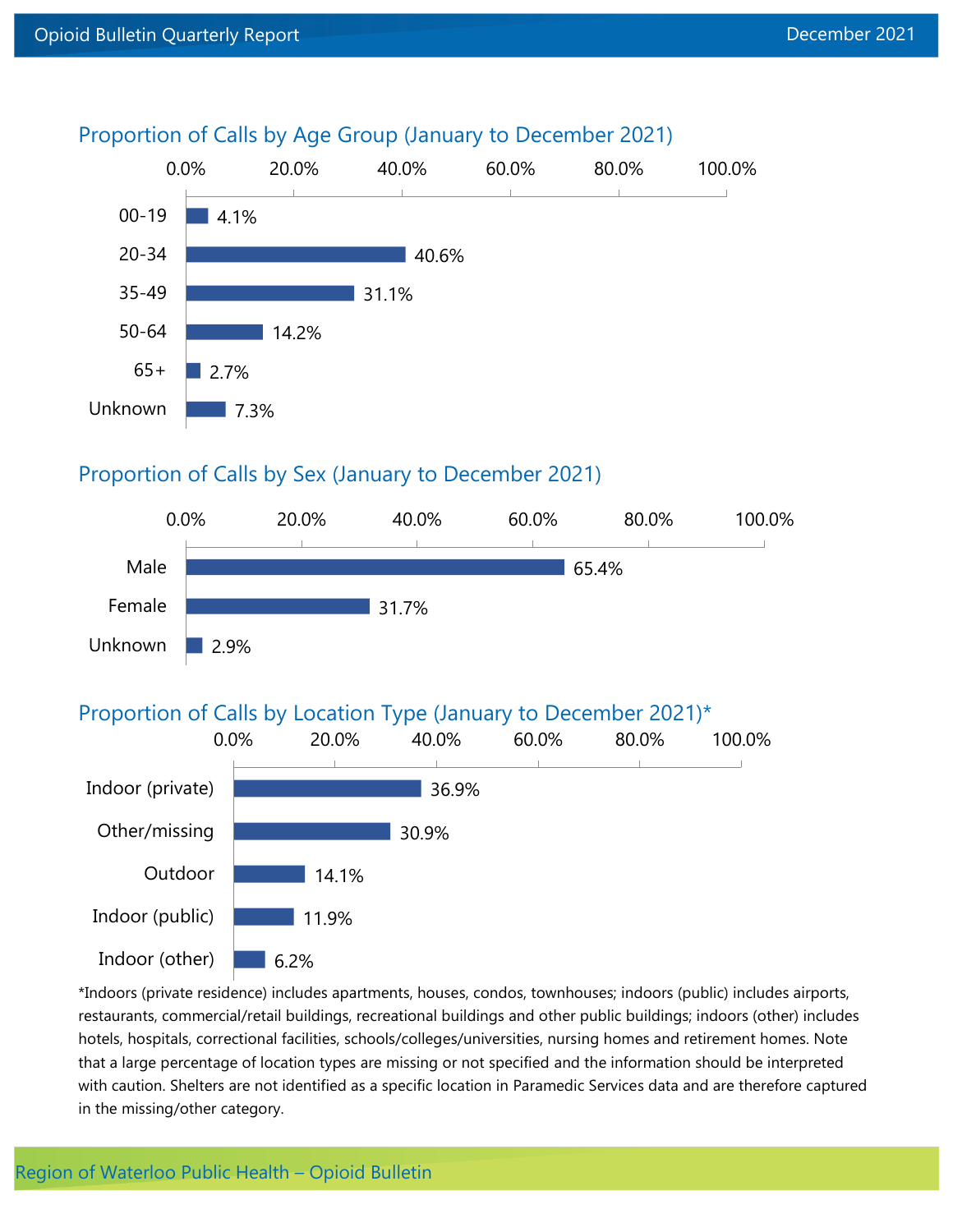

Heat Map of Total Number of Opioid Overdose Calls (January to December 2021)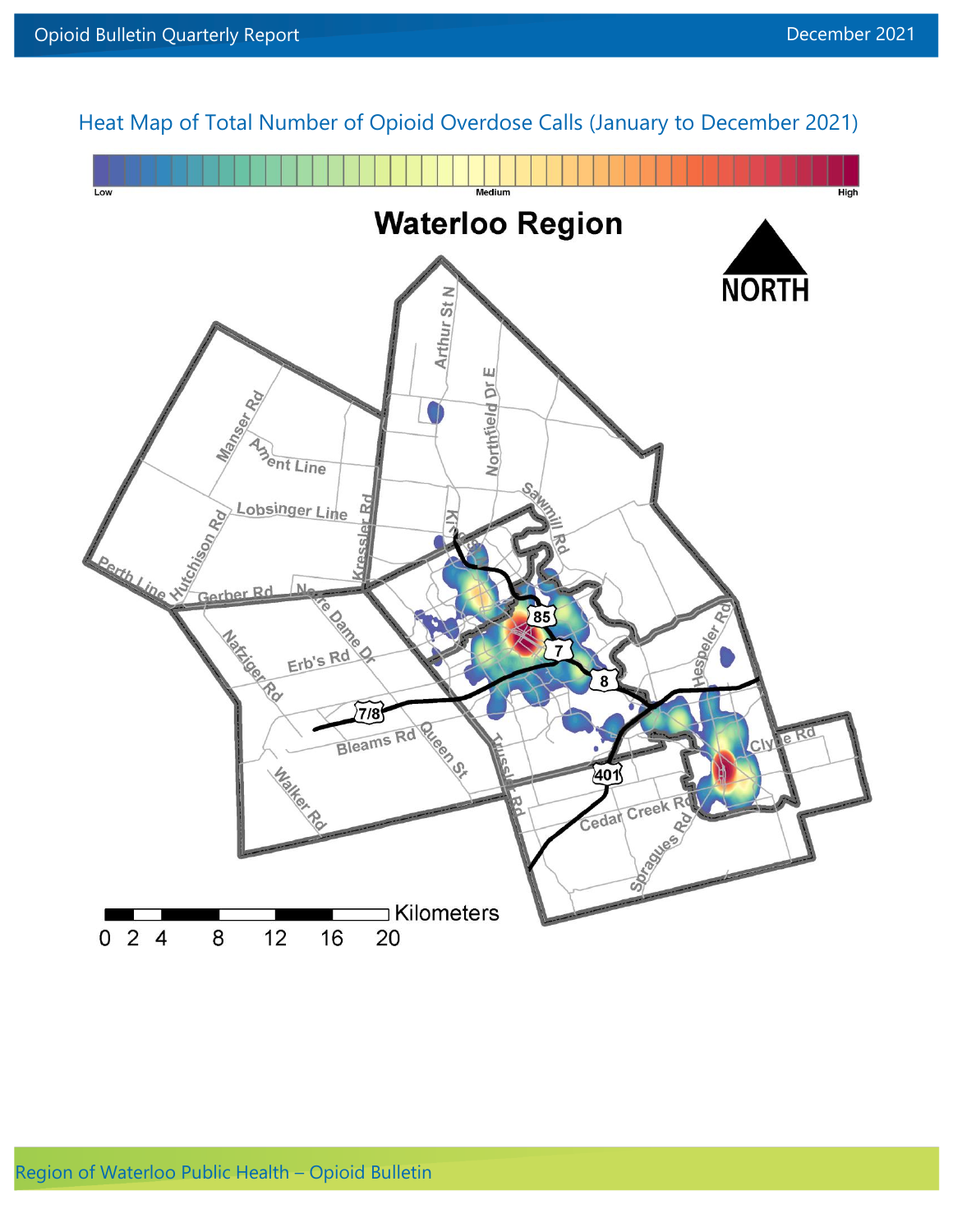Heat Map of Total Number of Opioid Overdose Calls (January to December 2021) for the Cities of Cambridge, Kitchener, and Waterloo

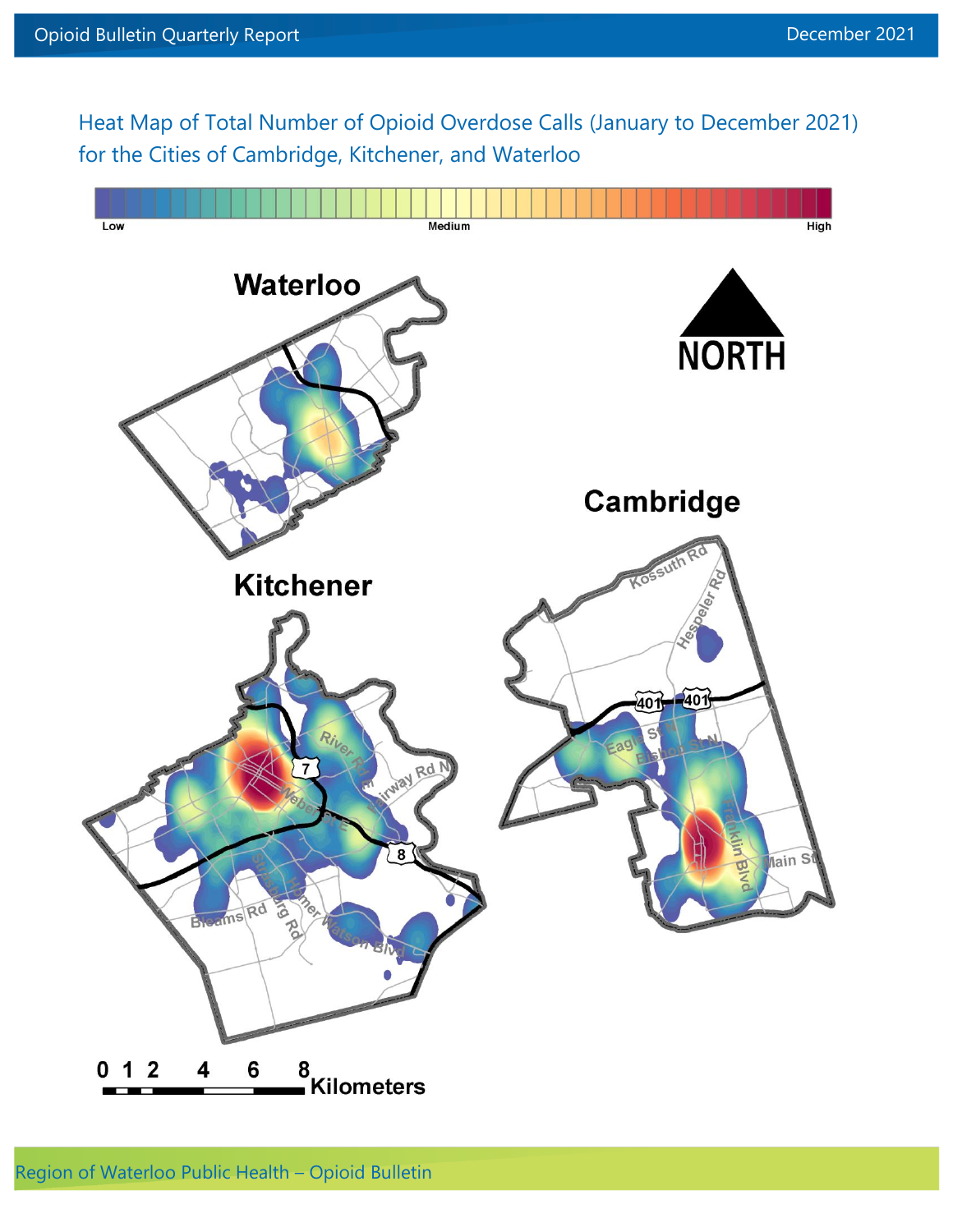# Opioid Overdose Deaths

This section includes data on counts and rates of unintentional overdose deaths in Waterloo Region. Due to the delay in death data being released from the Office of the Chief Coroner of Ontario, suspected overdose deaths from the Waterloo Region Police Services are presented to provide more timely data.





\*WRPS overdose deaths are suspected and not confirmed by the Office of the Chief Coroner; counts represent all drug overdoses and are not limited to opioids.

# Confirmed Death Rate, Waterloo Region and Ontario (2016 to 2020) – Office of the Chief Coroner of Ontario\*



\*Confirmed death data from the Office of the Chief Coroner is not yet available for all of 2021.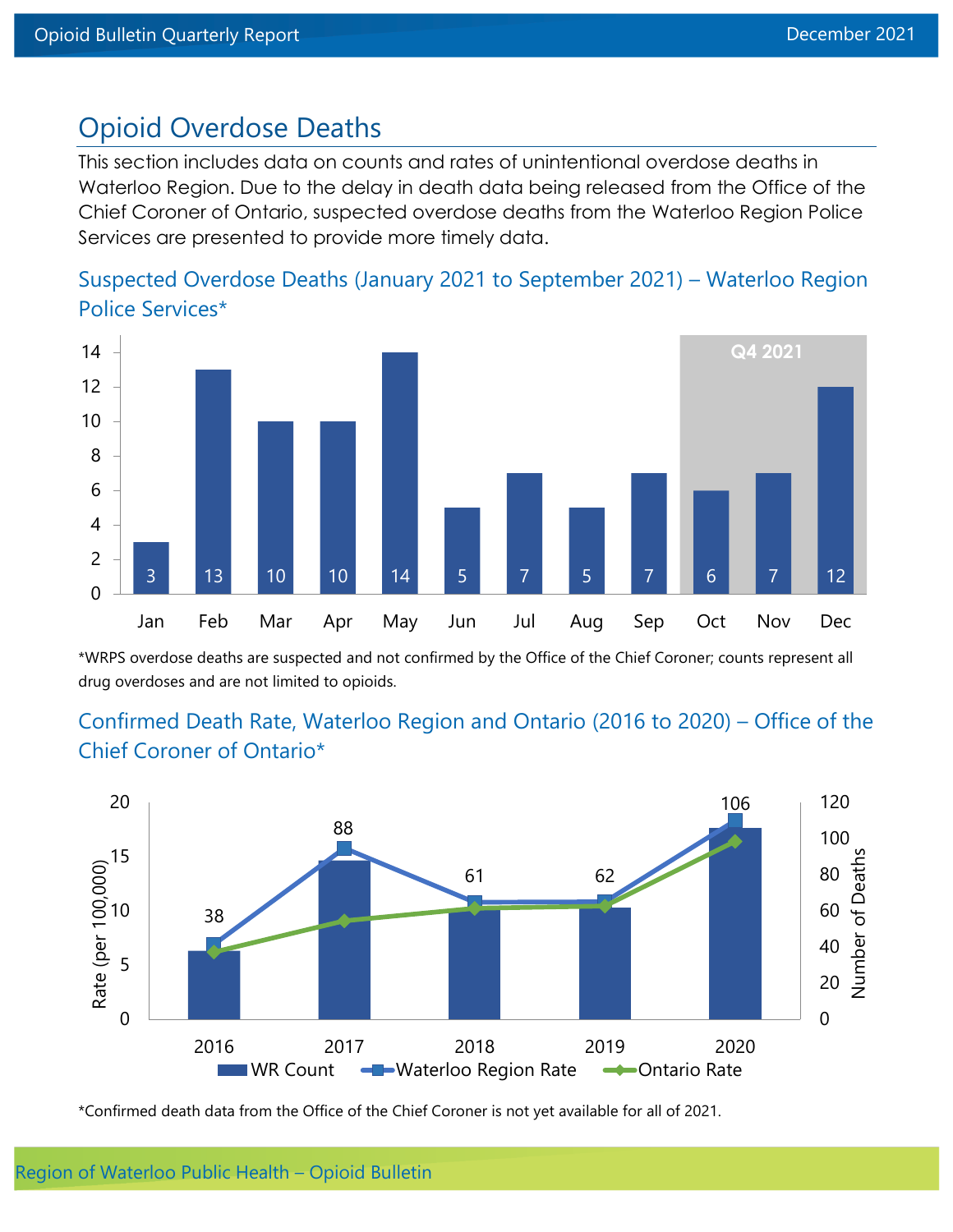Confirmed Opioid Deaths by Location of Death\* (January 2021 to September 2021) – Office of the Chief Coroner of Ontario



\*Detailed death information from the Office of the Chief Coroner is only available for a portion of confirmed deaths and this varies from quarter to quarter. Indoors (private residence) includes apartments, houses, condos, townhouses, farms; indoors (public) includes airports, restaurants, commercial/retail buildings, recreational buildings and other public buildings; indoors (other) includes hotels, hospitals, correctional facilities, schools/colleges/universities, nursing homes, retirement homes and shelters.

# Opioid-Related Emergency Department Visits

### Count of Emergency Department Visits in Waterloo Region (January 2021 to December 2021)\*



\*Emergency Department visit data comes from the National Ambulatory Care Reporting System (NACRS), Canadian Institute for Health Information (CIHI). Data for April 2021 to December 2021 is preliminary and subject to change.